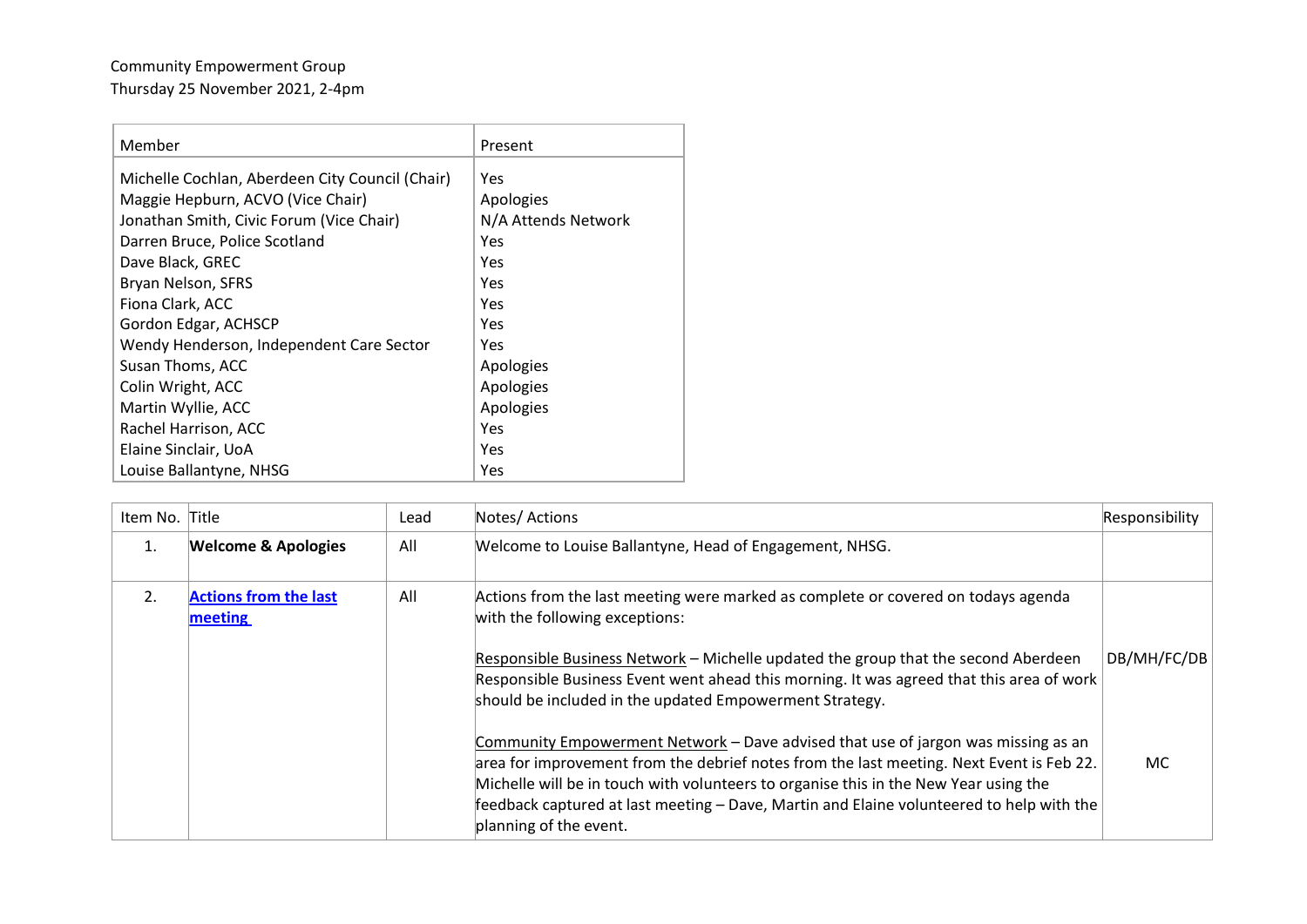|    |                          |                                 | Acronym Buster - Michelle thanked Gordon for sending the HSCP Acronym Buster. This<br>has been adapted for CPA and published on the web. Members were asked to review and<br>let Michelle know if they have any changes/ additions.<br>CLD-Colin has asked to put the CLD progress report back to next meeting due to<br>preparation for the HMIE visit. Fiona Clark confirmed that the HMIE visit has been very<br>positive with inspectors providing good feedback on new governance arrangements and<br>from communities too. Well done to Fiona, Colin and the Team.                                                                                                                                                                                                                                                                                                                                                                                                                                                                                                                                                                                                                                                                                                                                                                                                                                                                                                                                                                                                                                      | ALL<br><b>CW</b> |
|----|--------------------------|---------------------------------|---------------------------------------------------------------------------------------------------------------------------------------------------------------------------------------------------------------------------------------------------------------------------------------------------------------------------------------------------------------------------------------------------------------------------------------------------------------------------------------------------------------------------------------------------------------------------------------------------------------------------------------------------------------------------------------------------------------------------------------------------------------------------------------------------------------------------------------------------------------------------------------------------------------------------------------------------------------------------------------------------------------------------------------------------------------------------------------------------------------------------------------------------------------------------------------------------------------------------------------------------------------------------------------------------------------------------------------------------------------------------------------------------------------------------------------------------------------------------------------------------------------------------------------------------------------------------------------------------------------|------------------|
| 3. | <b>Community Stories</b> | Martin/<br>Catherine<br>Russell | Michelle introduced Cate Russell who has been connecting with Martin on gathering<br>community stories.<br>Cate provided a presentation on Sense Maker which is a tool to assist in decision making<br>in complex environments. It helps gather perspectives which can be explored further via<br>workshops with communities. Cate asked the group for support to share the opportunity<br>to get involved with communities.<br>Members thanked Cate for the presentation and agreed that the tool looks helpful to<br>understand how communities have experienced life in the City over the last year.<br>Members liked the bottom up approach it takes and that it provides a space for<br>authenticity, encouraging participants to give a true account.<br>The group also offered the following feedback that they felt would be useful to Cate in<br>attracting more participation from communities in the exercise:<br>Be clear on the outcome of the exercise and what the information will be used for.<br>Decision making by who?<br>Confirm whether the information will be published online. How will it be shared?<br>Language used is very academic and needs plain English. Need to review the message.<br>Elaine offered to help Cate with this.<br>Consider how you will reach people that do not have access to digital devices.<br>Use of social media to reach communities.<br>Cate confirmed that she is aiming to receive about 300 stories for an accurate<br>representation of the City. The findings of the exercise will be shared with decision<br>makers across the public sector. |                  |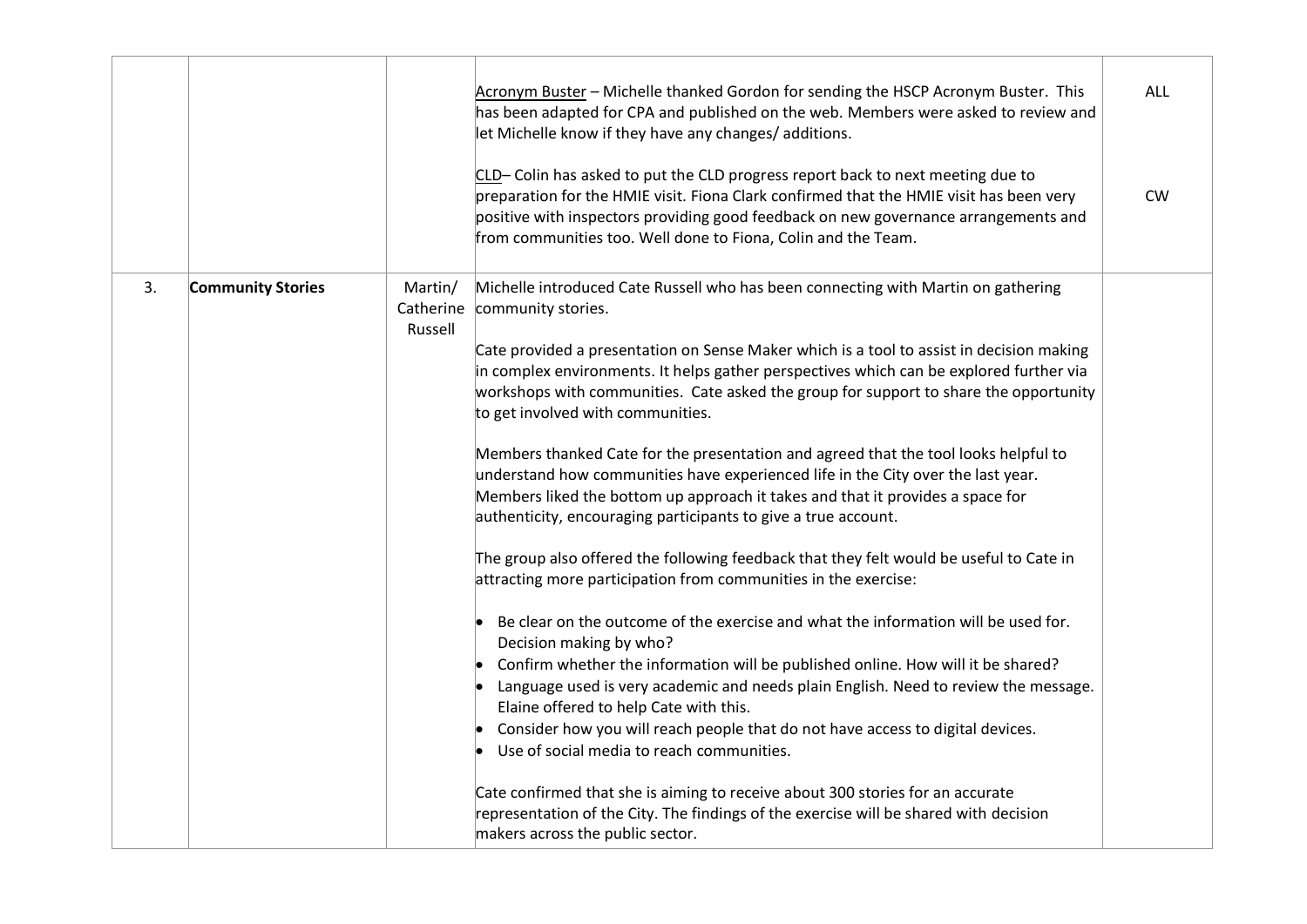|    |                                        |        | Cate will send poster communications prepared for communities and the link to the<br>online story collector, as well as a copy of the slides from today. The group agreed to<br>cascade communications to community networks and wished Cate well with her project.                                                                                                                                                                                                                                                                                                                                                                                                                                      | CR/ALL             |
|----|----------------------------------------|--------|----------------------------------------------------------------------------------------------------------------------------------------------------------------------------------------------------------------------------------------------------------------------------------------------------------------------------------------------------------------------------------------------------------------------------------------------------------------------------------------------------------------------------------------------------------------------------------------------------------------------------------------------------------------------------------------------------------|--------------------|
| 4. | <b>Aberdeen City Voice</b>             | Anne   | Anne presented the Revised City Voice Report which takes on board feedback received<br>from members of the Group. This includes additional demographic information and<br>responses by locality. There are still some gaps in terms of service response but these will<br>be added before the report is published. The Group approved the report, subject to these<br>responses being added.                                                                                                                                                                                                                                                                                                             |                    |
|    |                                        |        | It was agreed that there will be a review of City Voice before the next questionnaire is<br>issued in 2022 to address some of the issues identified by the group this year. These<br>include:                                                                                                                                                                                                                                                                                                                                                                                                                                                                                                            |                    |
|    |                                        |        | Vale of panel v open questionnaire<br>Response rate<br>Format of questionnaire/ other options<br>Targeting of under represented groups<br>Analysis by group/neighbourhood                                                                                                                                                                                                                                                                                                                                                                                                                                                                                                                                |                    |
|    |                                        |        | The timeline for producing the next questionnaire is due to start in April 2022 and<br>therefore the review will need to be concluded before then. Michelle and Anne asked<br>which members would be willing to form a review group to explore the issues highlighted<br>above and identify recommendations for improvement. Bryan, Dave and Gordon<br>volunteered to participate. Michelle and Anne will be in touch to arrange.                                                                                                                                                                                                                                                                        | BN/DB/GE/<br>MC/AM |
| 5. | Aberdeen Engagement<br><b>Schedule</b> | Gordon | Gordon explained that in refreshing their strategic plan the HSCP have been considering<br>how they can better engage younger people and that there is an idea to produce an<br>engagement schedule to forward plan for upcoming consultations to ensure they are<br>accessible to young people. E.g. Simulator and citizens panel. Gordon wondered if there<br>is anything in place at the moment for not only engagement activity but ongoing fora for<br>engaging. It was highlighted that ACVO do have an online calendar of events and perhaps<br>there was scope to build on this. It was agreed that we should not duplicate what is<br>already there. Gordon agreed to discuss this with Maggie. | MH/GE              |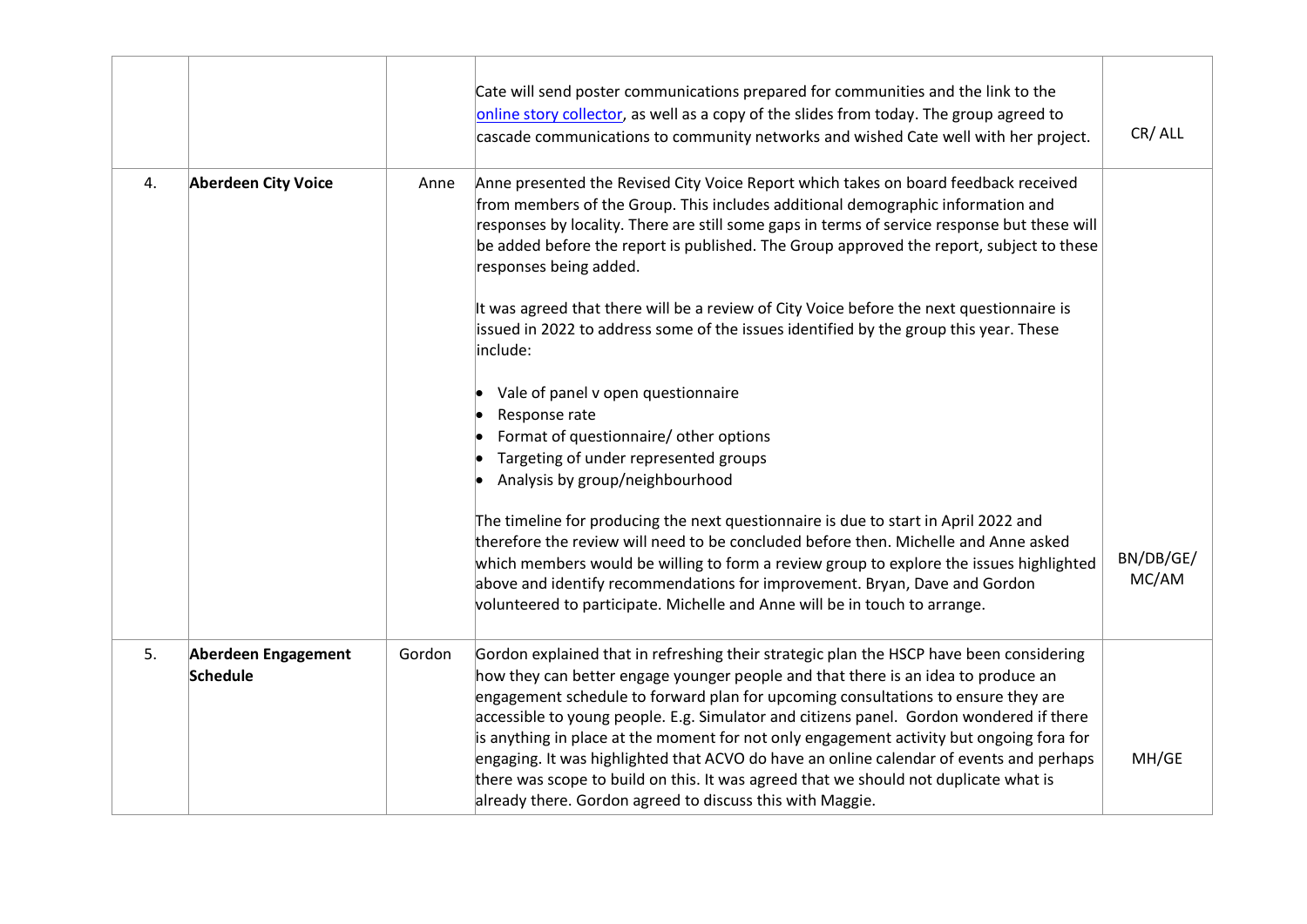| 6. | <b>Locality Planning and</b><br><b>Update from LEGs/PNPs</b>                               | Gordon/<br>Rachel                       | The group heard an update from Gordon and Rachel regarding Locality Empowerment<br>Groups and Priority Neighbourhood Partnerships. The new process for linking<br>communities to improvement projects via the role of community connector is still<br>bedding in. It takes time to build the connections with communities and build people's<br>confidence to engage deeper.<br>There have been capacity issues which has posed a challenge across the three localities<br>due to vacancies and staff absence within the integrated Locality Planning Team (Public<br>Health Coordinators and Locality Inclusion Managers).<br>However, meetings are continuing to happen and staffing is in a better place with all<br>three Public Health Coordinators now recruited. LEGS are building an identity. There has<br>been some very positive feedback from community members attending the LEG<br>meetings. In particular, it was highlighted to the group the fantastic work Jade Leyden has<br>been doing to cover the South LEG and Torry Partnership whilst there has been no PHC or<br>Locality Inclusion Manager in post.<br>The Phase 2 Review of Locality Planning was scheduled to take place this year to examine<br>the effectiveness of the LEGs/ PNPs in engaging with wider communities. However, due to<br>the resource issues mentioned the group agreed that the new system needs more time to<br>bed in before it is assessed for effectiveness and that the second phase review is not likely<br>to start until mid 2022.<br>In the meantime, the CEG will continue to receive progress updates via Gordon and<br>Rachel on how the LEGs and PNPs are engaging local communities and what<br>improvements are being made, whilst acknowledging that resource issues remain for the<br>Locality Inclusion Managers.<br>The Group agreed to invite the full Integrated Locality Planning Team to the next meeting | GE/RH<br><b>MC</b> |
|----|--------------------------------------------------------------------------------------------|-----------------------------------------|-----------------------------------------------------------------------------------------------------------------------------------------------------------------------------------------------------------------------------------------------------------------------------------------------------------------------------------------------------------------------------------------------------------------------------------------------------------------------------------------------------------------------------------------------------------------------------------------------------------------------------------------------------------------------------------------------------------------------------------------------------------------------------------------------------------------------------------------------------------------------------------------------------------------------------------------------------------------------------------------------------------------------------------------------------------------------------------------------------------------------------------------------------------------------------------------------------------------------------------------------------------------------------------------------------------------------------------------------------------------------------------------------------------------------------------------------------------------------------------------------------------------------------------------------------------------------------------------------------------------------------------------------------------------------------------------------------------------------------------------------------------------------------------------------------------------------------------------------------------------------------------------------------------------------------------|--------------------|
| 7. | <b>Update on Review of</b><br><b>Engagement, Participation</b><br>& Empowerment Strategy - | Maggie/<br>Dave/<br>Darren<br>and Fiona | of the CEG in the New Year so everyone can meet them.<br>Thanks to members who provided further feedback on the questions posed by Maggie on<br>the outline for the revised strategy. Dave has arranged a meeting of the strategy review<br>group to discuss these next week?                                                                                                                                                                                                                                                                                                                                                                                                                                                                                                                                                                                                                                                                                                                                                                                                                                                                                                                                                                                                                                                                                                                                                                                                                                                                                                                                                                                                                                                                                                                                                                                                                                                     |                    |
| 8. | Date of Meetings 2021/22<br>27 January<br>24 February - Network                            | All                                     | The group agreed to continue meeting monthly in 2022. Michelle will issue a new<br>calendar invite.                                                                                                                                                                                                                                                                                                                                                                                                                                                                                                                                                                                                                                                                                                                                                                                                                                                                                                                                                                                                                                                                                                                                                                                                                                                                                                                                                                                                                                                                                                                                                                                                                                                                                                                                                                                                                               | MC                 |